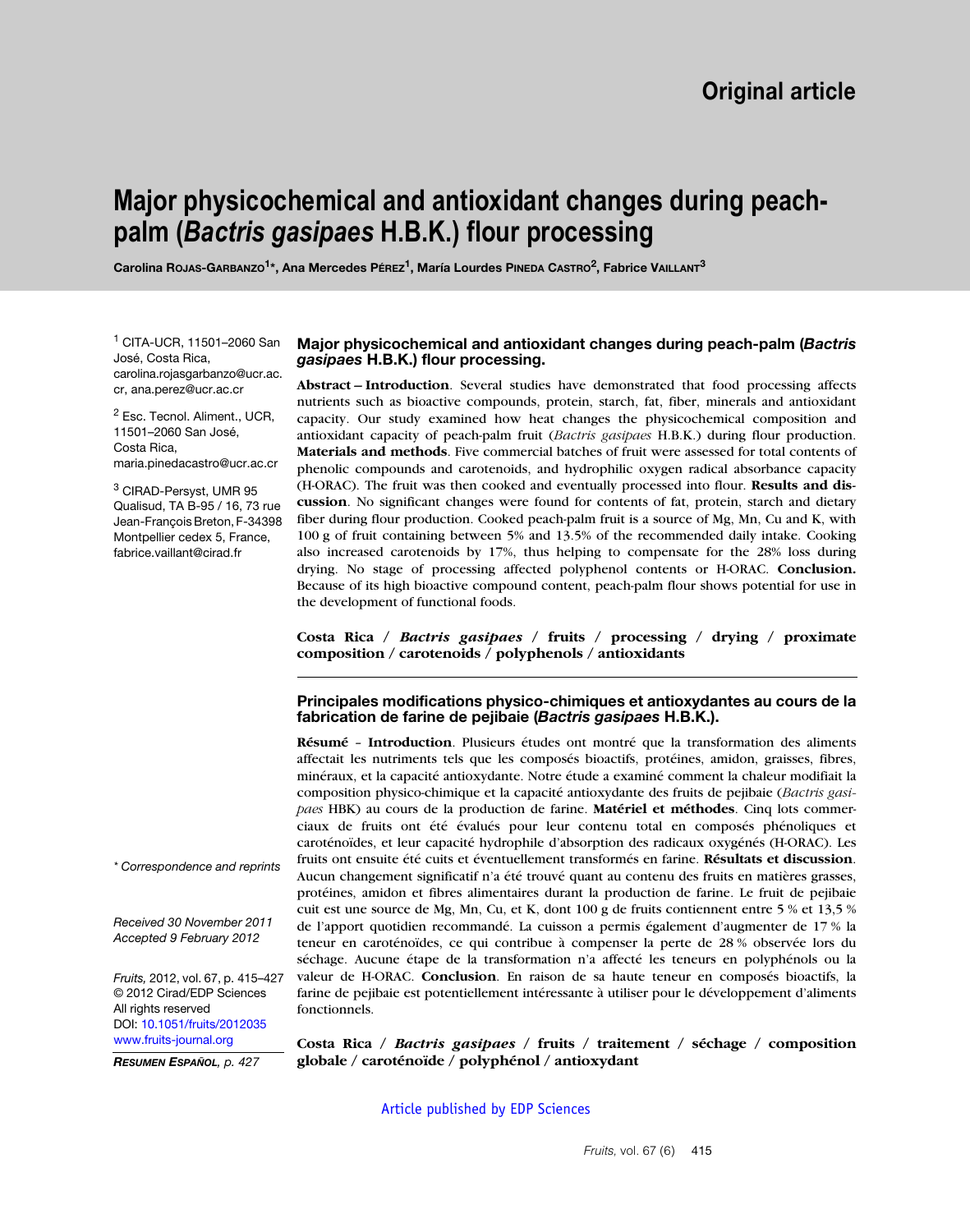# **1. Introduction**

Recent studies have demonstrated that many traditional foods contain components that may benefit health. The intake of these components, present in fruits and vegetables, inversely correlates with the incidence of degenerative diseases such as diabetes, cardiovascular diseases, coronary heart diseases, macular degeneration, certain cancers, and age-related cataracts [[1](#page-10-0)–[5](#page-10-1)]. Even so, deficiencies of micronutrients such as iron affect one-third of the world's population [[3](#page-10-2)]. Research on deficiencies and the positive properties of these compounds has led to recommendations for increased consumption of fruits and vegetables rich in bioactive compounds [\[3](#page-10-2)].

Antioxidant compounds in foods include vitamins, minerals (*e.g.*, Se and Zn), natural pigments (carotenoids and anthocyanins), tocopherols, and other plant compounds. These compounds can slow down or prevent the oxidation of organic molecules by reducing chemical reactions involving oxygen. They can neutralize the oxidative action by scavenging reactive oxygen species (ROS) and reactive nitrogen species (RNS), or preventing their generation [\[6](#page-10-3), [7](#page-10-4)].

Although the tropics produce numerous edible fruits, their consumption is limited, despite their high contents of bioactive compounds. Low availability, lack of investment, and poor knowledge of production systems or conservation issues are related to the low use of tropical fruits for direct consumption or by food-processing industries [[3](#page-10-2)].

In food technology, controlling free radicals is important for preventing oxidation and the development of rancidity. Lipid peroxidation gives rise to chemical compounds that cause unpleasant aromas and flavors, which can be prevented by using antioxidants such as carotenoids [[8\]](#page-10-5). Likewise, polyphenols — compounds that have proven antioxidant activity — influence the quality of beverages by imparting bitterness or astringency, significantly affecting texture and mouth feel [\[9](#page-10-6)]. Thus, food processing may play an important role in preserving and enhancing the bioavailability of bioactive compounds [[10\]](#page-10-7).

However, microwaving, blanching, boiling, deep-frying and baking usually result in substantial losses of carotenoids [\[11\]](#page-10-8). Applying or removing heat can also transform fruits and vegetables by changing their content of bioactive compounds and their antioxidant capacity [\[12\]](#page-10-9). Such effects suggest that the contents of bioactive compounds will also change in peach-palm fruit when it is processed into flour.

*Bactris gasipaes* H.B.K. is also known as *pejibaye* in Costa Rica, *chontaduro* in Venezuela, *pibá* in Panamá, *pupunha* in Brasil, and peach-palm in English-speaking countries [[13\]](#page-10-10). Native to the American tropical rainforests, this palm produces abundant fruit that is nutritionally probably the most balanced of the tropical fruits. A promising source of antioxidant compounds such as carotenoids and polyphenols [\[13–](#page-10-10)[15\]](#page-10-11), the fruit also has high nutritional value in terms of high fiber and β-carotene contents; high starch and fat levels, and therefore high energy content [\[16\]](#page-10-12); high mineral contents (*e.g.*, Se and Zn); and low sodium and sugar levels [\[17](#page-10-13)].

The fruit thus represents a highly interesting opportunity  $[7, 14]$  $[7, 14]$  $[7, 14]$  $[7, 14]$  for exploiting its nutritional composition and high acceptability to prevent major diseases caused by, for example, vitamin A deficiency, which affects the Costa Rican population [[18\]](#page-10-15). Yet, despite its nutritional qualities, peach-palm fruit is underused.

To promote peach-palm fruit as a regular component of the diet, ways must be found to develop stable products such as flour that conserve the fresh fruit's nutritive value. Such products must also be easily stored and sold at accessible prices. Peach-palm flour is an excellent product from which a wide range of products can be developed and marketed [\[14\]](#page-10-14).

The physicochemical characteristics of peach-palm fruit have already been described [[3,](#page-10-2) [10,](#page-10-7) [18\]](#page-10-15), but its characterization should be expanded to include contents of bioactive compounds. Components such as carotenoids and fiber define peach-palm fruit as a functional food  $[10, 18]$  $[10, 18]$  $[10, 18]$  $[10, 18]$ . These findings must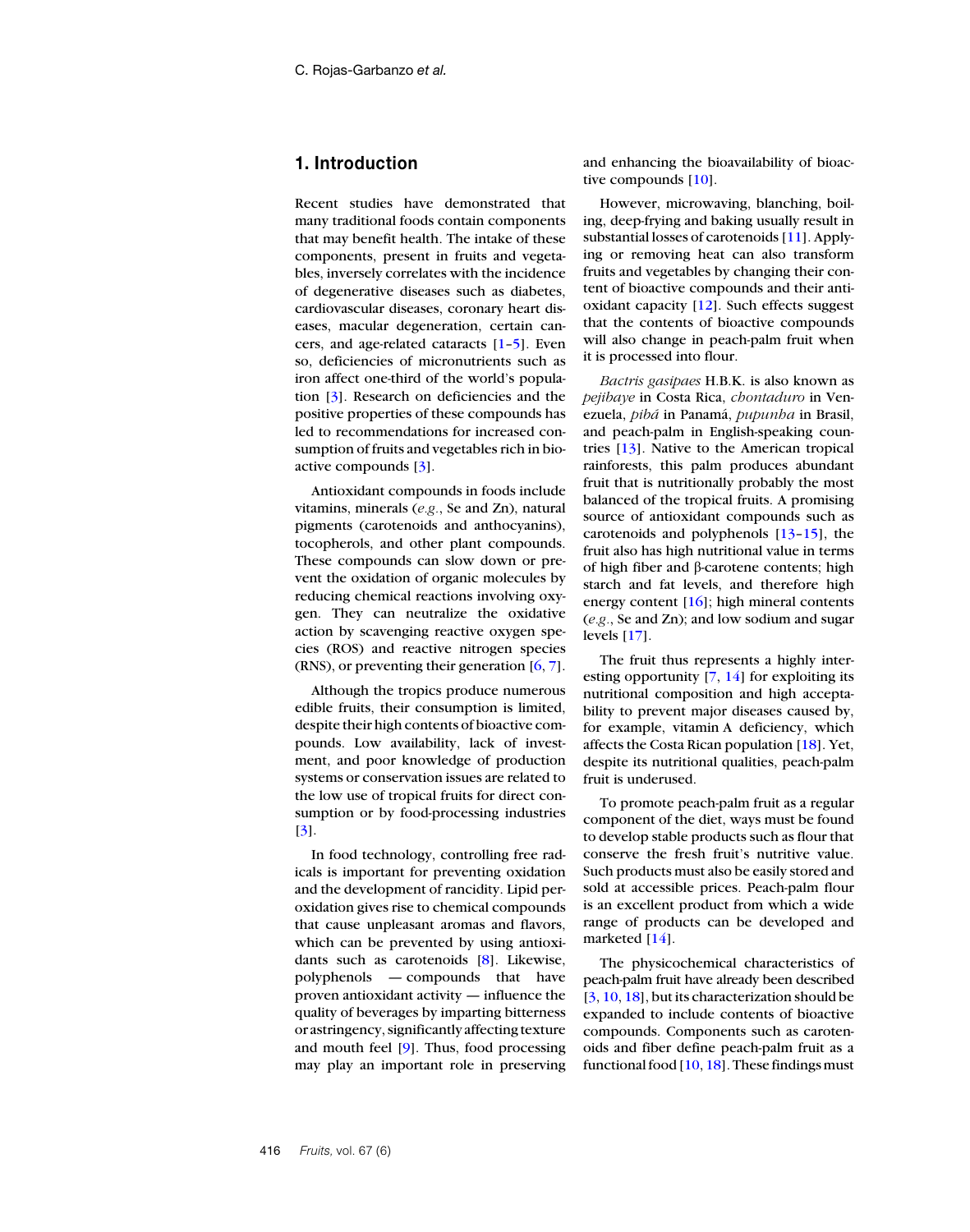be complemented by determining the fruit's antioxidant capacity.

Our study examines the changes in physicochemical composition and bioactive compound contents (Zn, carotenoids, polyphenols and dietary fiber) that occur in peach-palm fruit when it undergoes processing into flour. Such processing involves the critical steps of cooking and drying; that is, heat treatment.

# **2. Materials and methods**

#### **2.1. Raw material**

Five batches of 60 kg of fruit each were harvested in Tucurrique, Costa Rica (9°59'40" N; 83°36'14" W) from a random selection of different palms and bunches growing in a plantation located 703 m above sea level, with an average temperature of 23 °C. The individual fruits themselves were selected according to color (orange to red), ensuring that both scratches and microbiological deterioration were absent.

### **2.2. Processing of peach-palm fruit**

Peach-palm flour was processed at a pilot level, as described by Rojas-Garbanzo *et al.* [\[14\]](#page-10-14). Each batch was cleaned and disinfected with a solution of 100 mg sodium hypochlorite (NaClO) $\cdot$ L<sup>-1</sup> for 15 min. The fruit was then cooked in boiling water for 30 min, cooled, and peeled and deseeded manually. After slicing (0.25-mm thick slices), the fruits were dried at 72 °C to a 10% moisture content in a conventional oven, milled (0.084 cm mesh opening), and vacuum-packed into aluminum bags to prevent deterioration before analysis.

#### **2.3. Reagents**

Reagents were obtained from J.T. Baker (México) as follows: sulfuric acid, boric acid, sodium and potassium hydroxides, methanol, acetone, ethyl ether and hexane, all at reagent grade. Other reagents, obtained from Sigma-Aldrich Co., LLC (St. Louis, MO, USA), were α-amyloglucosidase (EC 3.2.1.3), glucoxidase, glucose, sodium carbonate, gallic acid, Folin–Ciocalteu reagent, 6 hydroxy-2,5,7,8-tetramethylchroman-2-carboxylic acid (Trolox), sodium fluorescein, 2,2′-azobis (2-amidinopropane) dihydrochloride (AAPH), monobasic and dibasic sodium phosphates, and Total Dietary Fiber Kit TDF-100A (heat-stable α-amylase, amyloglucosidase and protease).

#### **2.4. Chemical analysis**

#### **2.4.1. Chemical composition**

Moisture, fat, protein, dietary fiber, ash, soluble solids, total acidity and pH contents were determined by using standard AOAC methods; that is, 920.151, 991.20, 920.152, 985.29, 940.26, 932.12, 942.15 and 981.12, respectively [[19\]](#page-10-16). The minerals P, Ca, Mg, K, S, Na, Fe, Cu, Zn, Mn and B were analyzed by atomic absorption spectrophotometry, as described by Jones *et al.* [\[20\]](#page-10-17). Nitrogen was analyzed by dried combustion as described by Schweizer *et al*. [[21\]](#page-10-18). Starch content was determined as described by Southgate [[22\]](#page-11-0).

#### **2.4.2. Total carotenoid content**

Carotenoids were extracted from 5-g samples according to methods described by Schiedt and Liaaen-Jensen, and Rojas-Garbanzo *et al.* [\[14,](#page-10-14) [23\]](#page-11-1). The analysis was conducted with a UV-visible spectrophotometer (Shimadzu UV-1700 PharmaSpec, Kyoto, Japan), using a wavelength of 450 nm. Total carotenoid content was calculated, using an extinction coefficient of 2500 for a 1% n-hexane solution, and expressed as micrograms (µg) of β-carotene equivalents per gram (dry weight).

# **2.4.3. Preparation of the acetone extracts for total polyphenol content and antioxidant capacity**

The acetone extracts were prepared according to Georgé *et al.* [[7\]](#page-10-4). Samples (3 g) of peach-palm fruit were homogenized with 20 mL of acetone solution (at 70/30 of distilled water) in a 25-mL Erlenmeyer flask covered with aluminum foil. The mixture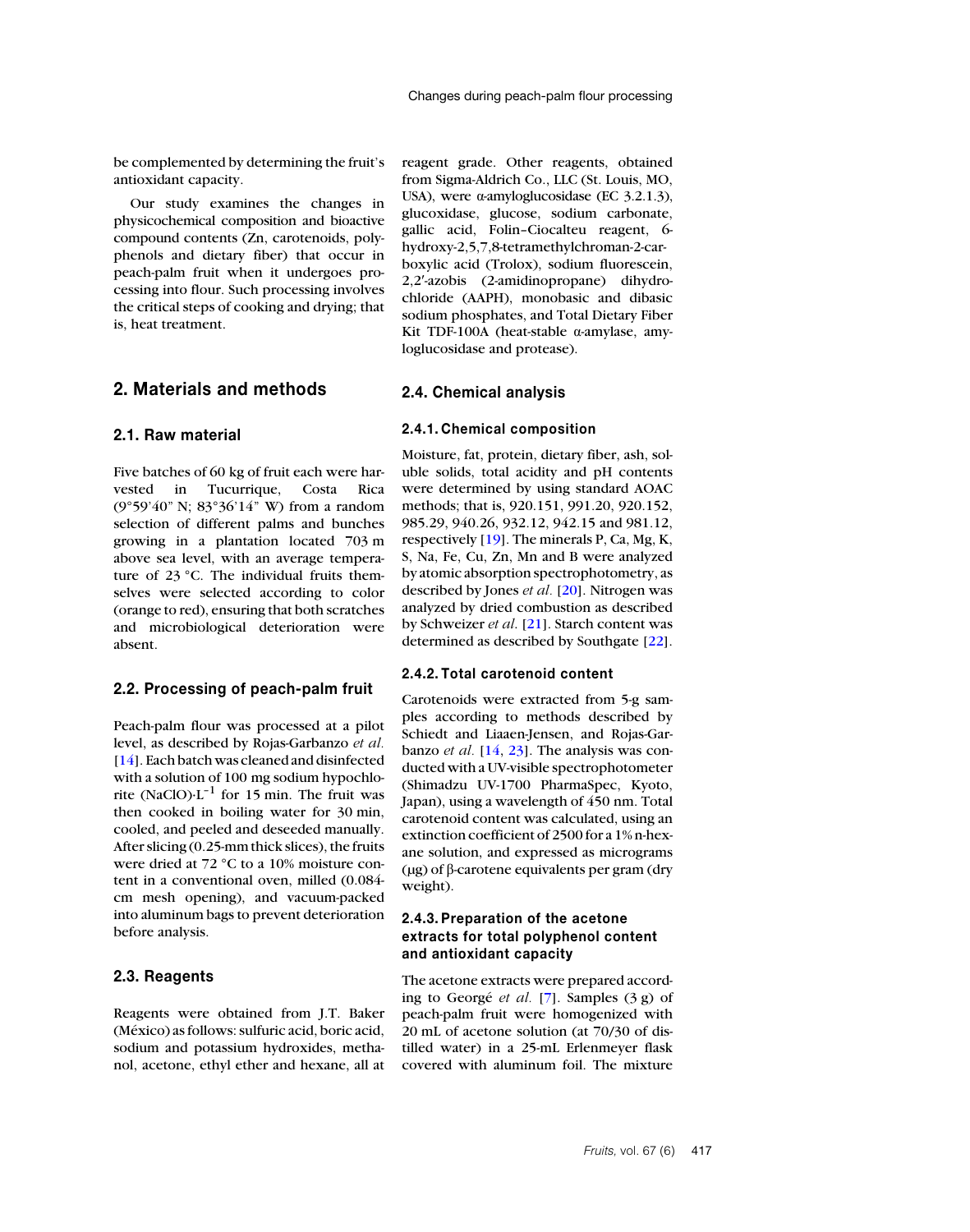was then gently agitated for 10 min in a magnetic agitator and ultrasonic bath, and transferred to a 50-mL volumetric flask, filtering it through a Whatman No. 41 filter paper.

#### **2.4.4. Total polyphenol content**

Total polyphenols were determined, using the Folin–Ciocalteu spectrophotometric method as described by Georgé *et al.* [\[7\]](#page-10-4). Gallic acid was used as the standard, and ascorbic acid and reducing sugar interferences were eliminated by using OASIS® cartridges (Waters Corporation, Milford, MA, USA). Absorbance was measured with a UVvisible spectophotometer (Shimadzu UV-1700 PharmaSpec, Japan), using a wavelength of 765 nm against a reagent blank. The polyphenols were quantified, using the external calibration curve of gallic acid with a linearity range of 10–80 mg gallic acid Eq $\cdot$ L<sup>-1</sup>. Good correlation was obtained  $(r^2 = 0.9996)$ , reporting the concentration of total polyphenols as milligrams (mg) of gallic acid equivalent (GAE) per 100 g (dry weight).

#### **2.4.5. Hydrophilic antioxidant capacity**

Hydrophilic oxygen radical absorbance capacity (H-ORAC) was determined as described by Huang *et al.* [[24\]](#page-11-2). The assays were conducted on a spectrofluorometer (Synergy HT, BioTek Instruments, Inc., Winooski, VT, USA), using fluoroscein as an indicator of peroxyl radical damage. The excitation wavelength was set at 493 nm and emission wavelength at 515 nm. The H-ORAC was expressed as micromoles (µmol) of Trolox equivalents (TE) per gram (dry weight), using an external calibration curve of Trolox  $(4.0-32.3 \mu \text{mol} \text{TE-L}^{-1})$  with good correlation ( $r^2$  = 0.9993).

#### **2.4.6. Color**

Color was determined with a HunterLab colorimeter (2° standard observer angle and illuminant C; Hunter Associates Laboratory Inc., Reston, VA, USA). Color was expressed as *L\**, *a\** and *b\** values. The parameters *hue* (*h\**), *chroma* (*c\**) and total color difference (ΔE\*) were obtained, as described by Gonnet  $[25]$  $[25]$ :  $b = \tan^{-1}(b^*/a^*)$ ;

 $c = [(a^*)^2 + (b^*)^2]^{1/2};$  $\Delta E^* = [(\Delta L^*)^2 + (\Delta c^*)^2 + (\Delta h^*)^2]^{1/2}.$ 

#### **2.4.7. Statistical analysis**

To evaluate the effects of different stages of flour production on the physicochemical composition, bioactive compounds and antioxidant capacity of peach-palm fruit, five replications were performed. The study followed a randomized complete block design, with three treatments (raw and cooked peach-palm fruit, and peach-palm flour). Significant differences between treatments were determined by performing an ANOVA  $(\alpha = 0.05)$  and Tukey's test, using JMP 4.1 software (SAS, Cary, NC, USA). Data were expressed as the mean ± standard deviation.

## **3. Results and discussion**

# **3.1. Effects of flour production on physicochemical composition**

#### **3.1.1. Macronutrients**

After cooking, moisture content increased significantly by 5% (*table [I](#page-4-0)*). Peach-palm fruit was in direct contact with water, which softened cell walls, facilitating water transfer to the pulp [[13\]](#page-10-10). This allowed carbohydrates such as starch, cellulose and hemicellulose to absorb water during cooking [\[26\]](#page-11-4). Moisture content in raw and cooked peach-palm pulp was therefore significantly different ( $p > 0.05$ ) at (56 ± 5) g·100 g<sup>-1</sup> and  $(59 \pm 4)$  g·100 g<sup>-1</sup>, respectively.

The flour, however, was dried to a final moisture content of  $(13 \pm 3)$  g·100 g<sup>-1</sup>, to comply with the standard CODEX STAN 152- 1985 for wheat flour [[27\]](#page-11-5). As expected, drying decreased the moisture content of peach-palm flour by 78%. Low moisture content allows long shelf life, as both microbiological growth and deterioration from enzymaticreactionsarelesslikelytooccur[\[28\]](#page-11-6).

Fat, protein, ash and starch contents were not significantly affected by cooking and drying during flour production. These results differ from those of Fernández *et al.* andClement[[26](#page-11-4),[29\]](#page-11-7),whoreported fatcontent as decreasing by more than 20% during cooking. The melting point of fatty acids is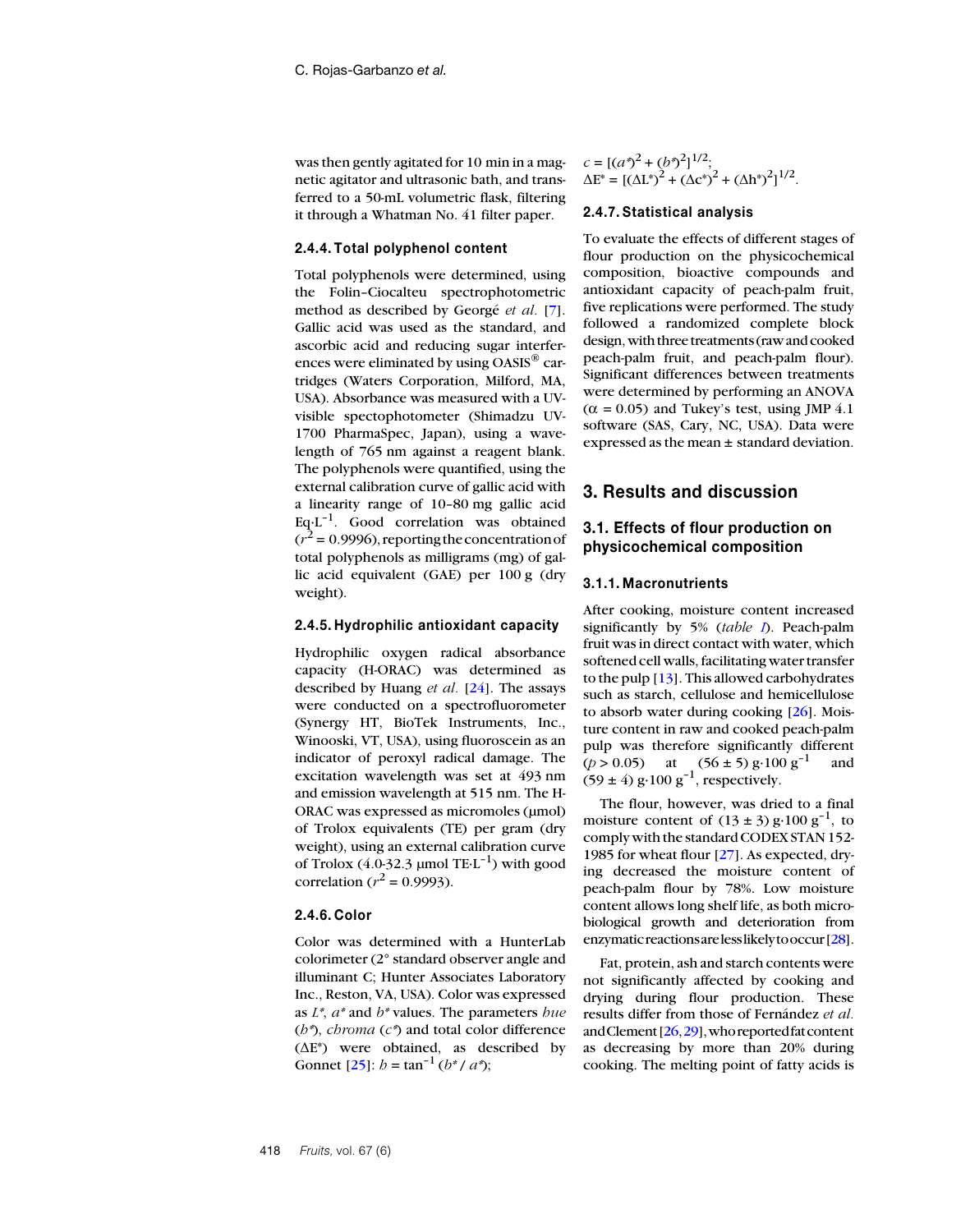## <span id="page-4-0"></span>**Table I.**

Changes in the physicochemical composition (g·100  $g^{-1}$  dry weight) during the production of peach-palm flour (average of five samples).

| Component | Moisture  | Fat                       | Protein                      | Starch      | <b>Dietary</b><br>fiber | Ash               | Soluble<br>solids | Acidity <sup>1</sup>                              | pH |
|-----------|-----------|---------------------------|------------------------------|-------------|-------------------------|-------------------|-------------------|---------------------------------------------------|----|
| Raw       |           | $56 \pm 5$ b $14 \pm 3$ a | $5.0 \pm 1.1 a$ 70 $\pm 4 a$ |             | $11 \pm 1a$             | $1.8 \pm 0.1 a$   |                   | $4.6 \pm 0.3$ b $0.23 \pm 0.10$ a $5.3 \pm 0.6$ a |    |
| Cooked    | $59 + 4a$ | $13 \pm 3a$               | $5.0 \pm 1.1 a$              | $68 \pm 4a$ | $12 \pm 1a$             | $1.8 \pm 0.1 a$   |                   | $4.6 \pm 0.4$ b $0.13 \pm 0.05$ a $5.6 \pm 0.6$ a |    |
| Flour     | $13 + 3c$ | $13 \pm 2a$               | $5.0 \pm 1.0 a$ 67 $\pm$ 7 a |             | $10 \pm 1a$             | $1.78 \pm 0.03$ a | $14 \pm 3a$       | $0.16 \pm 0.04$ a $6.1 \pm 0.2$ a                 |    |
|           |           |                           |                              |             |                         |                   |                   |                                                   |    |

Means in the same column with different letters are significantly different (*p* < 0.05).

 $1$  Expressed as citric acid equivalents per 100 g of dry weight.

 $40^{\circ}$ C, with the fatty acids transferring, as a surface layer, to water  $[26]$ . In our study, fat content did not change  $(p > 0.05)$  during flour production; the configuration of fatty acids may have changes [[13\]](#page-10-10).

Protein content did not change after cooking and drying ( $p > 0.05$ ). Peach-palm fruit, being fruit, was expected to have a low content of this constituent. Even so, the values for both fruit and flour showed an interesting nutritional level at  $(5.0 \pm 1.0)$  g·100 g<sup>-1</sup> (dry weight)<sup>1</sup>. Although this level is lower than in legumes such as pea, chickpea, lentil and bean [ranging from (17 to 30)  $g \cdot 100$   $g^{-1}$ dw] [\[30\]](#page-11-8), world protein requirements are such that it continues to be a global issue, with heightened concerns about food security and protein malnutrition [[30\]](#page-11-8). Peachpalm fruit can therefore function as a supplementary food towards achieving the daily recommended protein intake.

Cooked peach-palm fruit is a traditional snack. A serving of two cooked peachpalm fruits (peeled and seeded), with an average mass of 50 g, can supply about 4.3% of a person's daily protein needs, according to the  $FDA<sup>1</sup>$ . This fruit also has the advantage of supplying eight of the ten amino acids that are essential in the adult diet [[17\]](#page-10-13).

The starch content of cooked peachpalm fruit was  $(68 \pm 4)$  g·100 g<sup>-1</sup> dw, not being significantly different ( $p > 0.05$ ) to that of flour (*table [I](#page-4-0)*). Keeping starch content constant is essential for products where starch influences sensory characteristics.

Soluble solids, total acidity and pH variables were not significantly affected by the cooking process ( $p > 0.05$ ). Such results enable these components to be used as quality control parameters during peachpalm flour production.

#### **3.1.2. Micronutrients**

The results obtained when producting peach-palm flour showed that heat treatment had no significant effect  $(p > 0.05)$  on the flour's mineral content (*table [II](#page-5-0)*). This is an attractive feature because this flour would be used as raw material for several products such as bread, biscuits, cakes and pastas. In such products, where combination of components in product formulation can reduce mineral contents, peach-palm flour would be a good vehicle by which to add micronutrients, thereby enriching the Costa Rican diet.

In our study, peach-palm fruit presented both macro-minerals (K, P, Mg and Ca) and micro-minerals (Fe, Cu, Zn, Mn and B). However, in general, the mineral content profile of Costa Rican peach-palm fruit differs from that of the peach-palm fruit of the Colombian rainforests. According to Leterme *et al.*, the Colombian fruit presented higher contents of Ca, Mg, S, Zn and Na, but fruits from both regions presented similar contents of P, K, Mn, Fe and Cu [\[3\]](#page-10-2).

<sup>&</sup>lt;sup>1</sup> FDA. 21 CFR 101.9 Nutrition labeling of food. DRAFT 2011-04-28. http:// www.accessdata.fda.gov/scripts/cdrh/cfdocs/ cfcfr/CFRSearch.cfm?fr=101.9, 2009.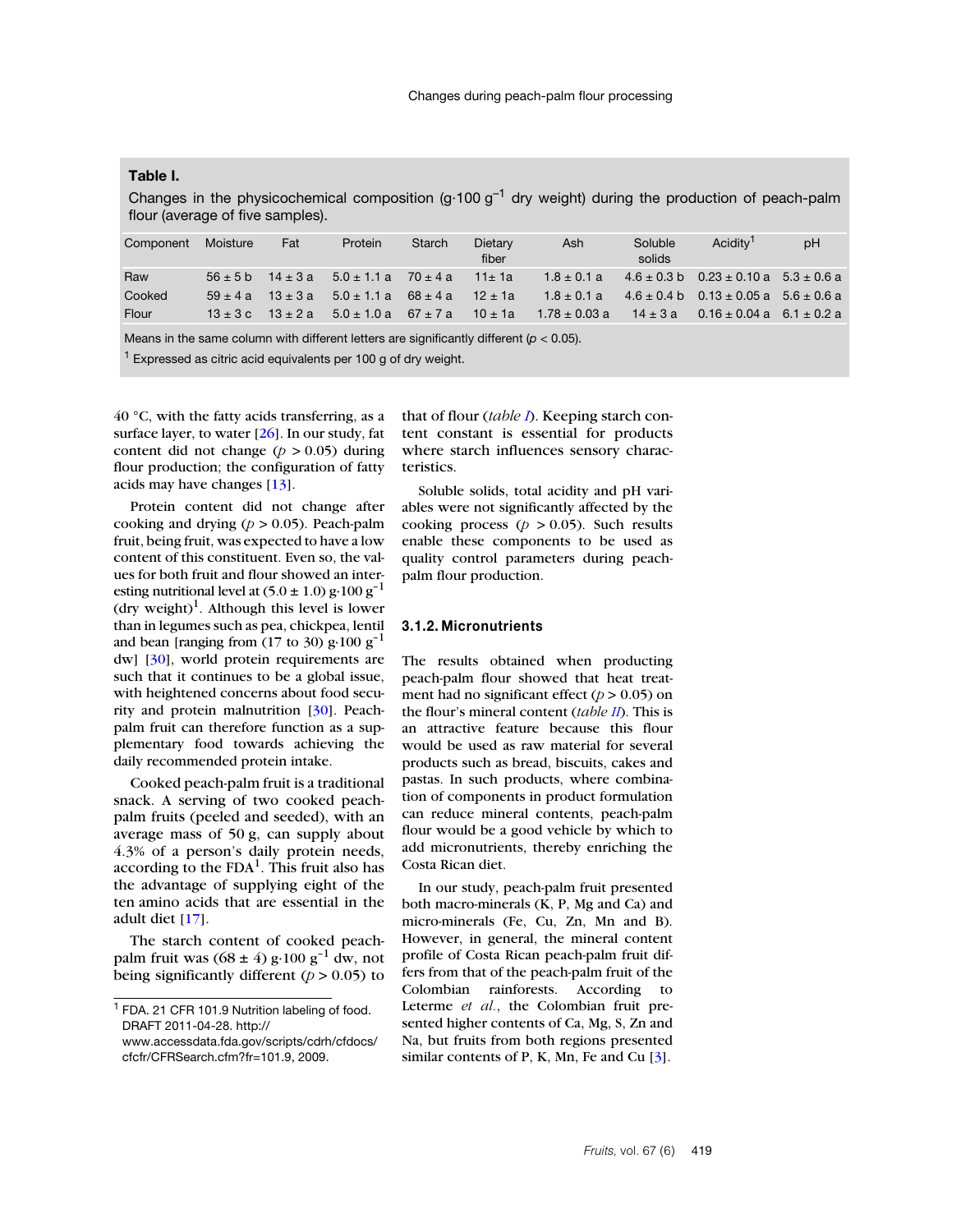#### <span id="page-5-0"></span>**Table II.**

Changes in the mineral content during the production of peach-palm flour (average of five samples).

| • Macronutrients |                             |                                                                                                                                |    |    |   |   |           |  |  |  |
|------------------|-----------------------------|--------------------------------------------------------------------------------------------------------------------------------|----|----|---|---|-----------|--|--|--|
| Peach palm fruit | N                           | P                                                                                                                              | Ca | Mg | K | S | <b>Na</b> |  |  |  |
|                  | $(g.100 g^{-1}$ dry weight) |                                                                                                                                |    |    |   |   |           |  |  |  |
| Raw              |                             | $0.79 \pm 0.02$ a $0.078 \pm 0.005$ a $0.032 \pm 0.005$ a $0.042 \pm 0.005$ a $0.65 \pm 0.06$ a $0.10 \pm 0.01$ a Not detected |    |    |   |   |           |  |  |  |
| Cooked           |                             | $0.83 \pm 0.17$ a $0.078 \pm 0.004$ a $0.028 \pm 0.004$ a $0.042 \pm 0.004$ a $0.66 \pm 0.06$ a $0.11 \pm 0.01$ a Not detected |    |    |   |   |           |  |  |  |
| Flour            |                             | $0.86 \pm 0.21$ a $0.074 \pm 0.005$ a $0.026 \pm 0.005$ a $0.042 \pm 0.004$ a $0.66 \pm 0.04$ a $0.10 \pm 0.01$ a Not detected |    |    |   |   |           |  |  |  |

#### • **Micronutrients**

|                  | Fe                              | Cu                | Zn                | Mn                | B                 |  |  |  |  |  |
|------------------|---------------------------------|-------------------|-------------------|-------------------|-------------------|--|--|--|--|--|
| Peach palm fruit | $(mg \cdot kg^{-1}$ dry weight) |                   |                   |                   |                   |  |  |  |  |  |
| Raw              | $13.40 \pm 1.34$ a              | $3.80 \pm 1.30$ a | $3.20 \pm 0.45$ a | $3.20 \pm 1.10$ a | $1.60 \pm 0.55$ a |  |  |  |  |  |
| Cooked           | $14.60 \pm 1.67$ a              | $4.20 \pm 1.79$ a | $3.60 \pm 0.89$ a | $3.80 \pm 0.84$ a | $2.20 \pm 0.35$ a |  |  |  |  |  |
| Flour            | $15.40 \pm 1.67$ a              | $4.60 \pm 0.55$ a | $3.20 \pm 0.45$ a | $3.60 \pm 0.89$ a | $2.00 \pm 0.71$ a |  |  |  |  |  |
|                  |                                 |                   |                   |                   |                   |  |  |  |  |  |

Means in the same column with different letters are significantly different ( $p < 0.05$ ).

According to Blanco *et al*., who analyzed peach-palm from the same region, cooked Costa Rican fruits presented a sodium (Na) content of  $(9.1 \pm 0.6)$  mg·100 g<sup>-1</sup> (dw) [\[18\]](#page-10-15), whereas the results from our study showed no content for this mineral. These authors also reported K at  $(0.549 \pm 0.005)$  g·100 g<sup>-1</sup> (dw), Mg at  $(16.6 \pm 4.1)$  mg·100 g<sup>-1</sup> (dw), and Fe at  $(0.8 \pm 0.0)$  mg $\cdot 100$  g<sup>-1</sup> (dw). These concentrations were lower than those of our study: K,  $(0.66 \pm 0.06)$  g·100 g<sup>-1</sup> (dw); Mg,  $(0.042 \pm 0.004)$  g·100 g<sup>-1</sup> (dw); and Fe,  $(14.60 \pm 1.67)$  mg·kg<sup>-1</sup> (dw). The differences may have resulted from the varieties of peach-palm used, and their climatic, soil and environmental conditions  $[13, 17]$  $[13, 17]$  $[13, 17]$ . This hypothesis is supported by results obtained by Yuyama *et al*. [[17\]](#page-10-13), who reported lower Mg, Zn and Fe contents, but similar Ca content, and a higher K content compared with those of our study.

The recommended daily intake (RDI) of minerals, as suggested by the  $FDA<sup>1</sup>$ , is much higher than the levels found in 100 g of cooked peach-palm fruit (*table III*). Technical regulations suggest that nutrient contents may be declared when these contribute at least 5% of the RDI per 100 g [[31\]](#page-11-9). If a serving of two cooked peach-palm fruits were to be presented as a final product, the label would declare contributions to RDI only for Mg (5%), Mn (8%), Cu (9.5%) and K (13.5%).

Even so, taking into account all the minerals found in peach-palm fruit, this fruit can supplement other foods in the Costa Rican diet to provide the minimum RDIs for minerals.

# **3.2. Effects of flour processing on bioactive compound content**

In many fruits and their products, thermal treatment either reduces or increases bioactive compounds such as carotenoids, polyphenols or dietary fiber [\[2,](#page-10-19) [3,](#page-10-2) [5,](#page-10-1) [9,](#page-10-6) [18,](#page-10-15) [32,](#page-11-10) [33\]](#page-11-11).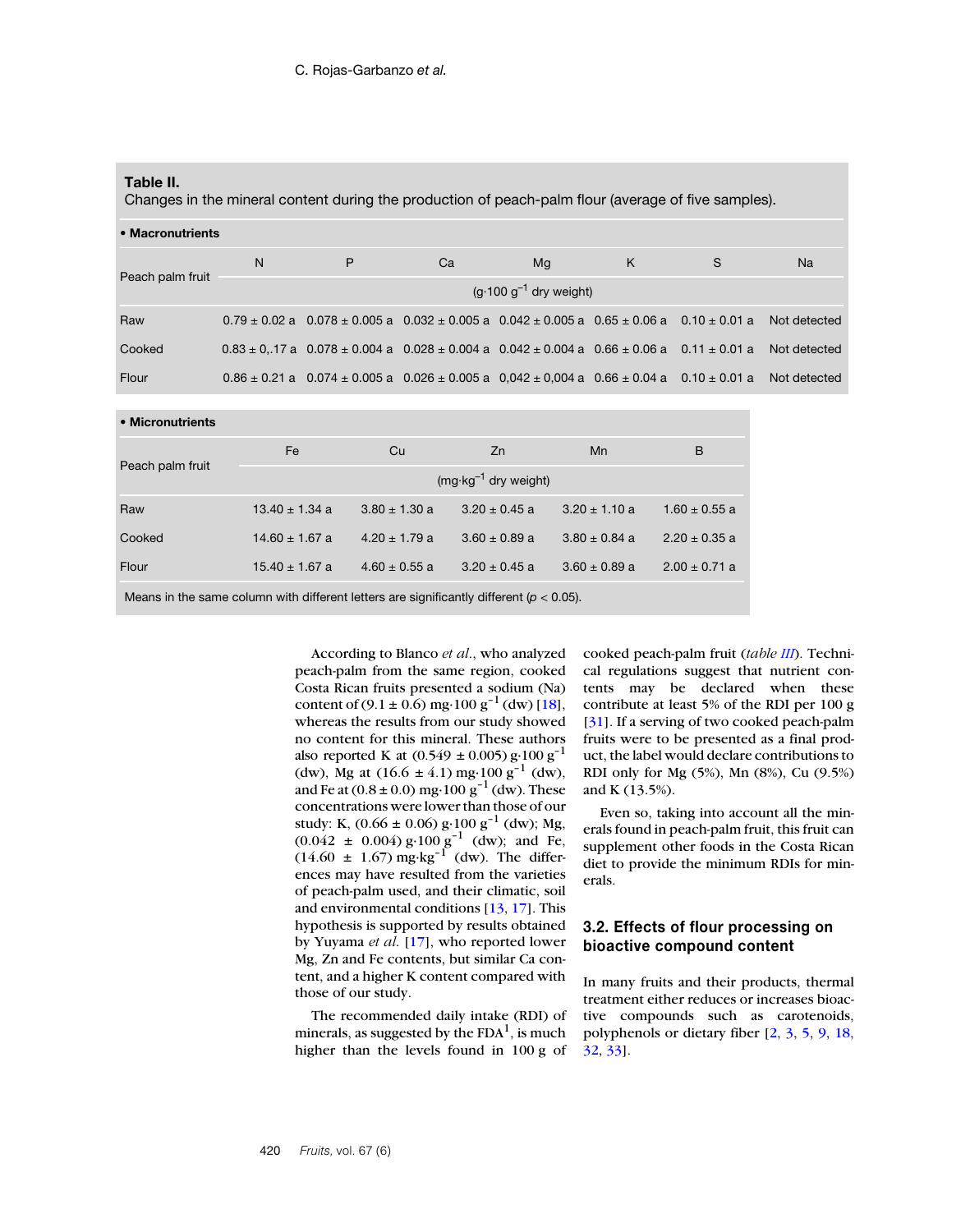# **Table I.**

Nutritional value of cooked and peeled peach-palm fruit (traditional method of consumption) according to the Recommended Daily Intake  $(RDI)^1$ .

| • Macronutrients                            |                                               |      |      |                                        |      |      |              |
|---------------------------------------------|-----------------------------------------------|------|------|----------------------------------------|------|------|--------------|
| Nutritional value                           |                                               | P    | Ca   | Mg                                     | K    | S    | <b>Na</b>    |
|                                             | $(g \cdot 100 g^{-1}$ fresh weight)           |      |      |                                        |      |      |              |
| Traditional method of consumption (TWC)     | 0.34                                          | 0.03 | 0.01 | 0.02                                   | 0.27 | 0.04 | Not detected |
|                                             |                                               |      |      | $(g \cdot 100 g^{-1}$ or fresh weight) |      |      |              |
| Recommended daily intake (RDI) <sup>1</sup> |                                               | 1.0  | 1.0  | 0.4                                    | 2.0  |      | 0.5          |
| Contribution (%)                            | -                                             | 3.0  | 1.0  | 5.0                                    | 13.5 |      | $\mathbf 0$  |
| • Micronutrients                            |                                               |      |      |                                        |      |      |              |
| <b>Nutritional value</b>                    | Fe                                            | Cu   | Zn   | Mn                                     | B    |      |              |
|                                             | (mg $\cdot$ 100 g <sup>-1</sup> fresh weight) |      |      |                                        |      |      |              |
| Traditional method of consumption (TWC)     | 0.6                                           | 0.17 | 0.15 | 0.16                                   | 0.09 |      |              |
|                                             | (mg·kg <sup>-1</sup> fresh weight)            |      |      |                                        |      |      |              |
| Recommended daily intake (RDI) <sup>1</sup> | 18.0                                          | 2.0  | 15.0 | 2.0                                    |      |      |              |

Contribution (%) 3.3 9.5 1.0 8.0 –

#### **3.2.1. Dietary fiber**

Dietary fiber was not affected by flour production. Cooked fruit and flour had high dietary fiber contents  $[(12 \pm 1) \text{ g} \cdot 100 \text{ g}^{-1}]$ and  $(10 \pm 1)$  g·100 g<sup>-1</sup> (dw), respectively]. This attribute provides health benefits such as reducing low-density triglycerides and cholesterol and preventing constipation [\[33\]](#page-11-11). Because of its high dietary fiber content  $[(5.0.100) g<sup>-1</sup> (fw)]$ , cooked peach-palm fruit may be considered as a food source of this compound [[31\]](#page-11-9).

#### **3.2.2. Total carotenoid content**

Total carotenoid content was significantly affected ( $p < 0.05$ ) by cooking and drying (*figure [1](#page-6-0)*). Carotenoid content increased by 17% from raw to cooked peach-palm fruit, probably because cooking softens



#### <span id="page-6-0"></span>**Figure 1.**

Changes in carotenoid content during the production of peach-palm flour  $(n = 5)$ . Different letters or numbers indicate significant differences after heat treatment steps at *p* < 0.05.

both the cell walls and macromolecules such as fatty acids and proteins that encapsulate carotenoids, thus making them more available  $[13]$ . According to Miglio *et al.*, cooking in water preserves antioxidant compounds, especially carotenoids, and releases them from the food as the heat disrupts protein-carotenoid complexes [\[34\]](#page-11-12).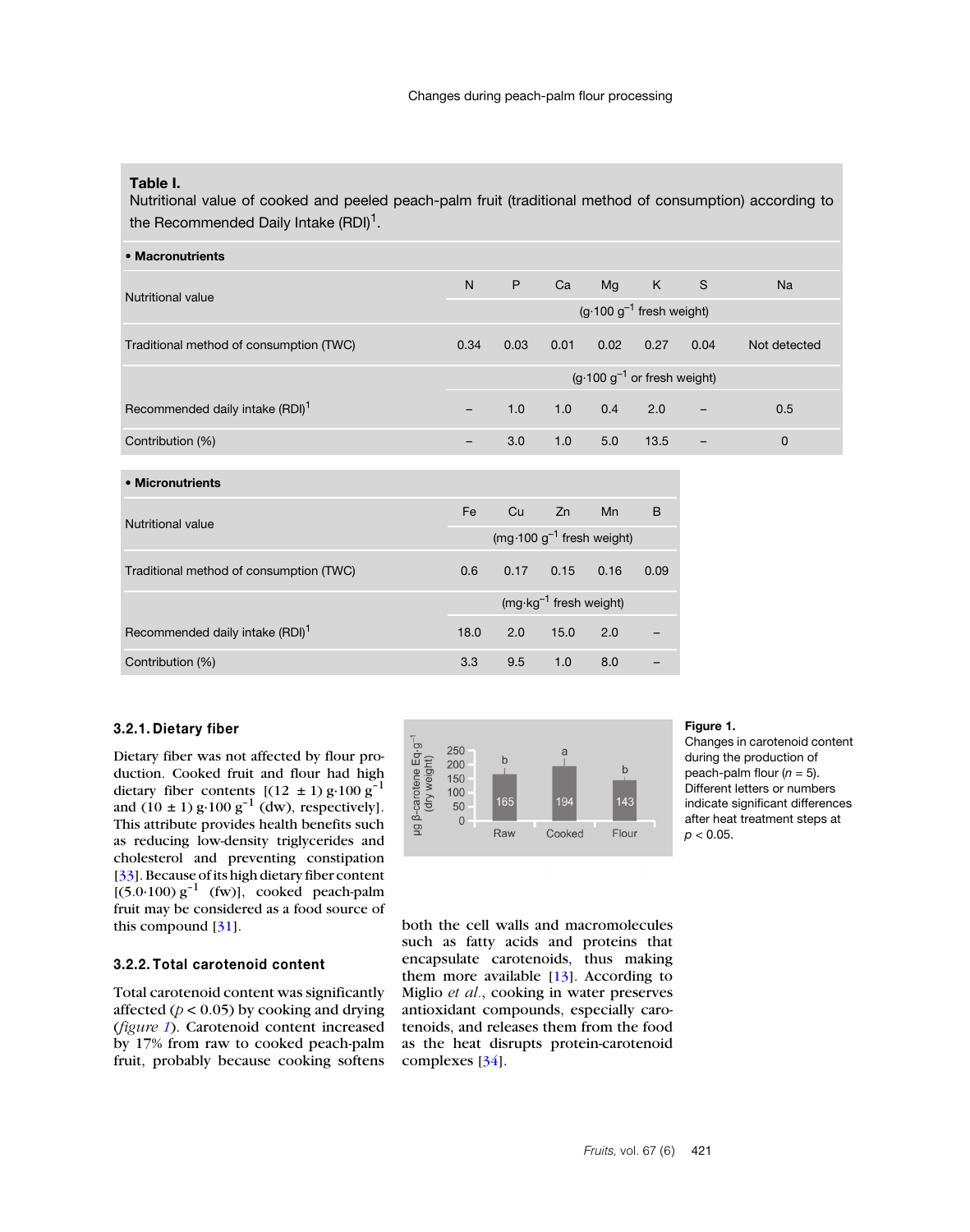The level of increase in carotenoid content for cooked peach-palm fruit is important because it governs the bioavailability of bioactive compounds. Carotenoid availability in fruit depends on the associations occurring between proteins or lipids and carotenoids [\[28\]](#page-11-6). The efficiency of absorption of carotenoids in the diet is affected by several factors; for example, the amount of carotenoid ingested; how the food is processed or cooked; the presence of other dietary ingredients that may stimulate (*e.g*., type and amount of dietary fat) or inhibit (fiber) absorption; matrix effects, and interactions between carotenoids, etc. [\[35\]](#page-11-13).

The effects of cooking on carotenoid content in peach-palm fruit shown in this study differ from the results reported by Jatunov *et al.* [[13\]](#page-10-10). These authors used fruits from six different varieties. Immersing the fruits in boiling water for 30 min showed no effects. Our results also differed from those of Rojas-Garbanzo *et al.*, who reported a 23% decrease in carotenoid content in heat-treated peach-palm fruits [[14\]](#page-10-14). However, the cultivars these authors used also differed from those of our study. Overall, we found cooking to increase carotenoid availability, thus helping to compensate for the carotenoids lost during drying.

The total carotenoid content in peachpalm flour decreased by 28% compared with cooked fruit. Carotenoids may have been reduced through enzymatic and oxidation reactions, and molecules degraded through prolonged heat treatment (3 h) [[11\]](#page-10-8). The total decrease (15%) in carotenoid content from raw fruit to flour was not significant ( $p > 0.05$ ).

According to Rojas-Garbanzo *et al*., peach-palm fruit has at least nine carotenoids with provitamin A activity, all of which are significantly affected by cooking and drying with hot air  $[14]$ . Because the bioavailability of carotenoids can increase after cooking (through release from macromolecules) [\[13\]](#page-10-10), the amount of carotenoids present in the flour reinforces the idea of peach-palm fruit being a functional food, as it is a source of antioxidants and provitamin-A compounds.

Peach-palm flour and cooked fruit, respectively, presented a total carotenoid content of (123 and 79) μg of β-carotene Eq $\cdot$ g<sup>-1</sup> (fw). Cooked peach-palm fruit has a higher carotenoid content than other fruits such as banana cv. 'Comprida', guava, mango cv. 'Rosa', melon cv. 'Japonés', papaya cv. 'Hawaii', and watermelon ( µg), with (10.62, 42.98, 24.98, 23.97, 46.39 and 40.09) µg of β-carotene Eq $\cdot$ g<sup>-1</sup> (fw), respectively [[36\]](#page-11-14), These colored fruits are frequently consumed by the population.

Peach-palm fruit may be compared with other fat-rich fruit such as dabai (*Canarium odontophyllum* Miq.), which is another underused fruit found in tropical rainforests and eaten by indigenous people. Although peach-palm fruit must be cooked before being eaten and dabai can be eaten fresh, the peach-palm fruit presented a higher total carotenoid content at 79 µg of β-carotene Eq·g<sup>-1</sup> (fw) *versus* 55.5 µg for dabai [\[5\]](#page-10-1).

Carotenoid release during processing is evident in the changing pulp color of peach-palm fruit. Several studies have previously correlated color with carotenoid content of different fruits and vegetables. Thus, color represents a rapid estimate of the amount of this pigment [[13\]](#page-10-10) present in the fruit. Raw peach-palm fruit is light orange, turning deep orange when cooked. The color parameters (*table [IV](#page-8-0)*) showed a significant increase in red (*a\**), which was enhanced from 17 in raw fruit to 27 in cooked peach-palm fruit, and yellow (*b\**), which increased from 53 to 71. These color changes result from the increased exposure of carotenoids after cooking, which generates more intense reds and yellows. Luminosity (*L\**) declined significantly ( $p < 0.05$ ) from 75 to 61.

Color changes are explained by the softening of cell walls, which led to increased levels of those carotenoids with 9 to 11 conjugated double bonds such as all*trans*-β-carotene and lycopene [[11,](#page-10-8) [14,](#page-10-14) [28\]](#page-11-6). Carotenoids with more conjugated double bonds are able to express more color. According to Rojas-Garbanzo *et al.*, lycopene, the carotenoid with the highest conjugated double bonds, is also present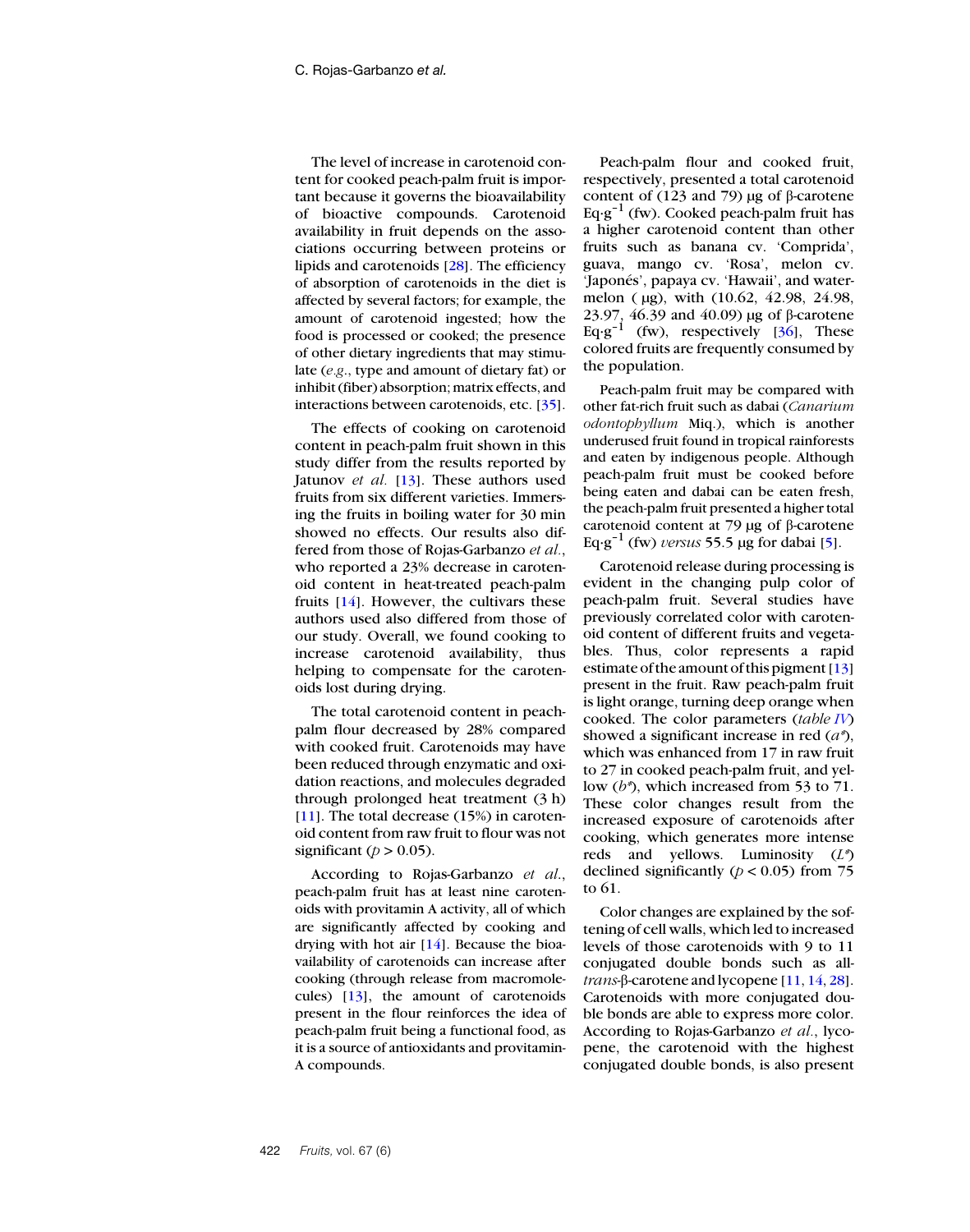#### <span id="page-8-0"></span>**Table IV.**

Color characteristics of peach-palm fruit at successive steps of flour processing (average of five samples).

| Color parameter | $a^*$        | $h^*$        | $\mathsf{I}^*$ | °Hue         | Chroma       |
|-----------------|--------------|--------------|----------------|--------------|--------------|
| Raw             | $17 \pm 2c$  | $53 \pm 4$ b | $75 \pm 1 a$   | $72 \pm 1 a$ | $56 \pm 4$ b |
| Cooked          | $27 \pm 2a$  | $71 \pm 5a$  | $61 \pm 5c$    | $69 \pm 1$ b | $76 \pm 5a$  |
| Flour           | $24 \pm 2 b$ | $69 \pm 5a$  | $69 \pm 3$ b   | $71 \pm 1a$  | $73 \pm 5a$  |

Means in the same column with different letters are significantly different (*p* < 0.05).  $\Delta E^*$  (total color difference value) = 25 between raw and cooked peach-palm fruit,

and  $\Delta E^* = 8$  between cooked fruit and flour.

in peach-palm fruit [\[14\]](#page-10-14). The authors reported an increase of 6% for this carotenoid after cooking. This explains the changes in color obtained in our study.

The hue angle significantly  $(p < 0.05)$ dropped in value after cooking but, after drying, the hue angle increased again. This explains the initial light orange color in raw peach-palm fruit, which is less than 90º, and the strong orange color in cooked fruit as carotenoids increased, generating the deeper red color. Increased hue angle after drying means a weaker red color, which is linked to reduced carotenoid content [[13\]](#page-10-10).

The chroma value (*i.e.*, color intensity) rose significantly after cooking and is not affected by drying. Because the raw peachpalm fruit's light orange color turned deep orange when cooked and processed into flour, increased chroma value was expected (*table [IV](#page-8-0)*). Cooked peach-palm fruit has an intense orange color that is linked to higher carotenoid content.

The total color difference value  $(\Delta E^*)$ between raw and cooked peach-palm fruit was 25, while cooked fruit differed from flour by 8. These differences in color were perceptible to the human eye, as  $\Delta E^*$ values were higher than 5 [\[25\]](#page-11-3).

#### **3.2.3. Total polyphenol content**

The effect of heat treatment on total polyphenol content was also evaluated; this is the first time that polyphenols have been reported in peach-palm fruit processing.



#### <span id="page-8-1"></span>**Figure 2.**

Changes in polyphenol content and hydrophilic antioxidant capacity during the production of peach-palm flour  $(n = 5)$ . Different letters indicate significant differences after heat treatment steps at  $p < 0.05$ .

Cooking and drying had no significant effect  $(p > 0.05)$ , with cooked fruit and flour presenting a total polyphenol content of  $(70 \pm 4)$  mg GAE·100 g<sup>-1</sup> and  $(63 \pm 2)$  mg GAE $\cdot$ 100  $g^{-1}$  (dw), respectively (*figure [2](#page-8-1)*).

These results are surprising, as cooking and drying, that is, heat treatment, were expected to reduce total polyphenol contents [\[32\]](#page-11-10). Other factors that may also induce rapid deterioration of antioxidant compounds are enzymatic reactions and oxidation [[32\]](#page-11-10), and exposure to light and oxygen during peeling and slicing.

To explain why the polyphenol content in the peach-palm fruits we studied was not affected, it is necessary to examine the polyphenol profile during flour production. The constant values for polyphenol content during flour production could be attributed to the formation of phenolic compounds in an intermediate state of oxidation by enzymatic or chemical reactions that generates molecules able to stabilize the  $\pi$ -electron system in the aro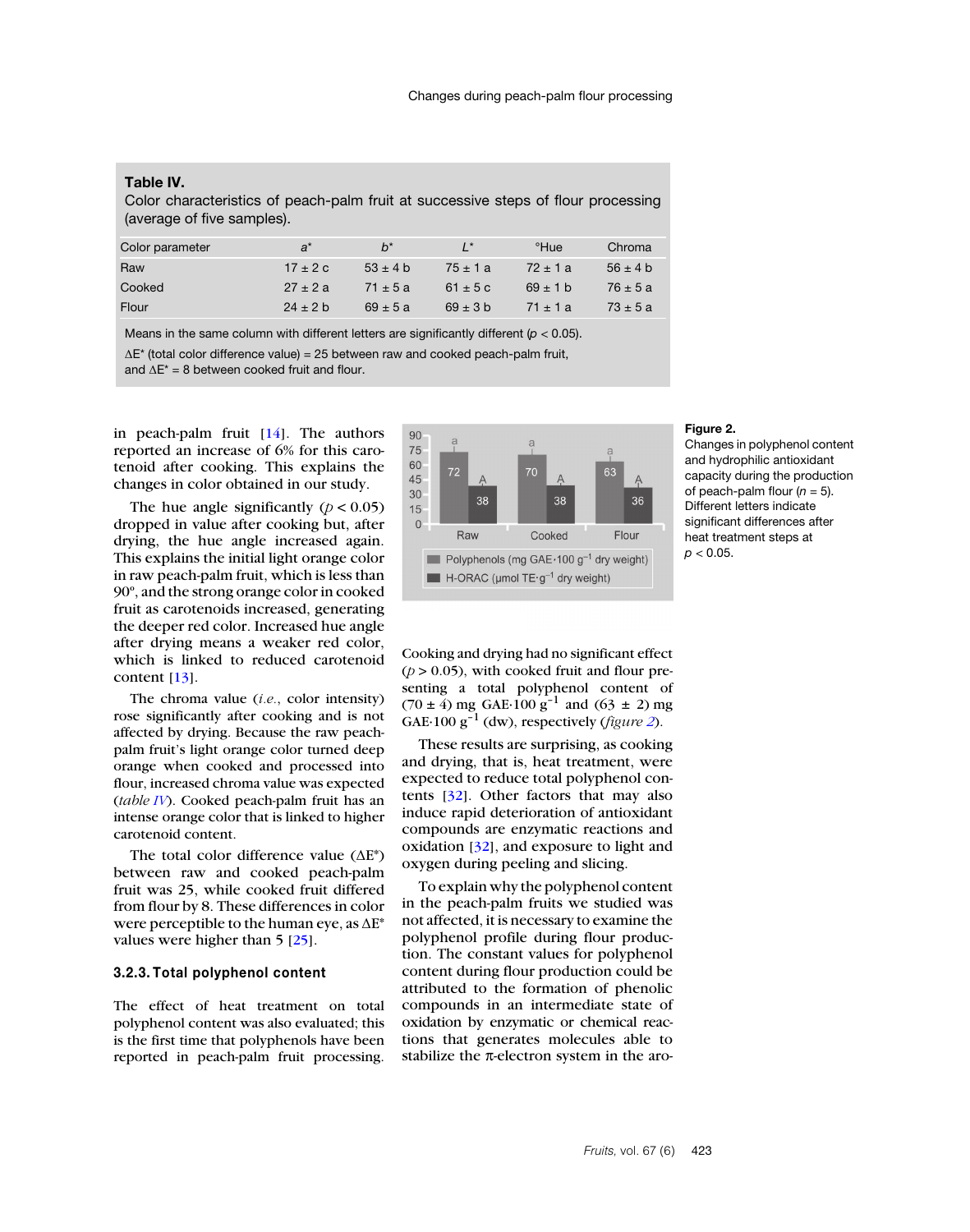matic ring, leading to high antioxidant properties [\[32\]](#page-11-10).

Compared with avocado [667 mg GAE $\cdot$ 100  $g^{-1}$  (dw)], raw and cooked peachpalm fruit presented a lower polyphenol content than that of other lipophilic-component-rich food [[36\]](#page-11-14). Despite low total polyphenol contents, peach-palm fruit can be considered as an alternative source of this type of antioxidant compound.

The polyphenol content of another traditional fruit from Costa Rica – the tropical highland blackberry (*Rubus adenotreichus*) – is also affected by heat treatment (blanching). Even so, the final product (*i.e*., juice) presented higher polyphenol content than cooked peach-palm fruit  $[(5050 \pm 1)$  mg GAE·100 g<sup>-1</sup> (dw)] [\[37\]](#page-11-15).

# **3.3. Effects of flour processing on hydrophilic antioxidant capacity**

Hydrophilic antioxidant capacity was not affected by peach-palm flour production; that is, no significant differences appeared after cooking and drying (*figure [2](#page-8-1)*). When food is exposed to drastic heat treatment such as cooking and drying, sources of antioxidant activity, which include hydrophilic compounds such as polyphenols, vitamin C, Se and Zn, and lipophilic compounds such as carotenoids, may be either generated or lost [\[3](#page-10-2), [5](#page-10-1), [12,](#page-10-9) [32\]](#page-11-10).

If they are generated, oxygen radical absorbance capacity (ORAC) values may be enhanced, giving stability to the final product [\[32](#page-11-10)]. The behavior of each antioxidant compound during peach-palm flour production must be discovered to determine if heat affects its antioxidant activity or if its behavior results from the generation of intermediate compounds with such characteristics [\[32\]](#page-11-10).

Compared with other fruits, the antioxidant capacity of cooked peach-palm fruit [36  $\mu$ mol TE·g<sup>-1</sup> (dw)] is lower than that reported for fruits such as blueberries, blackberries and cranberries, the values for which range between (90 and 160) µmol  $TE \cdot g^{-1}$  (dw). At the same time, its antioxidant capacity is higher than for other fruits traditionally consumed such as watermelon, melon and mango, the values for which range from (16 to 24)  $\mu$ mol TE·g<sup>-1</sup> (dw) [\[38\]](#page-11-16). Compared with legume flours, peach-palm flour had a similar antioxidant capacity to cannellinibean flour [38  $\mu$ mol TE·g<sup>-1</sup> (dw)], but a lower value than that of pinta-bean flour [96  $\mu$ mol TE·g<sup>-1</sup> (dw)] [[39\]](#page-11-17).

For each stage, antioxidant capacity is underestimated because H-ORAC is an analysis that includes only hydrophilic components. It does not take into account the antioxidant activity of lipophilic compounds such as carotenoids [\[7\]](#page-10-4). To know the total antioxidant potential of peachpalm fruit, the lipophilic antioxidant capacity must also be determined.

# **4. Conclusions**

The thermal processes – specifically cooking and drying – used to produce flour did not affect the principal physicochemical compounds (fat, protein, starch and dietary fiber) of peach-palm fruit. The nutritional and energy values of starch and fat remained very high in cooked fruit and flour.

The peach-palm fruit is rich in bioactive compounds, with significant antioxidant capacity. It may be considered as a functional food because of its high carotenoid and dietary fiber contents. The total carotenoid content of traditionally cooked peachpalm fruit was higher than those reported for other tropical fruits such as banana, mango, melon and papaya. Peach-palm flour can also be used as an ingredient, rich in bioactive compounds, for functional food formulation.

# **Acknowledgments**

This work was financially supported by the European Union (PAVUC project, INCO no. 015279) and the Vice Rectory for Research of the University of Costa Rica (Project VI 735-A8-163).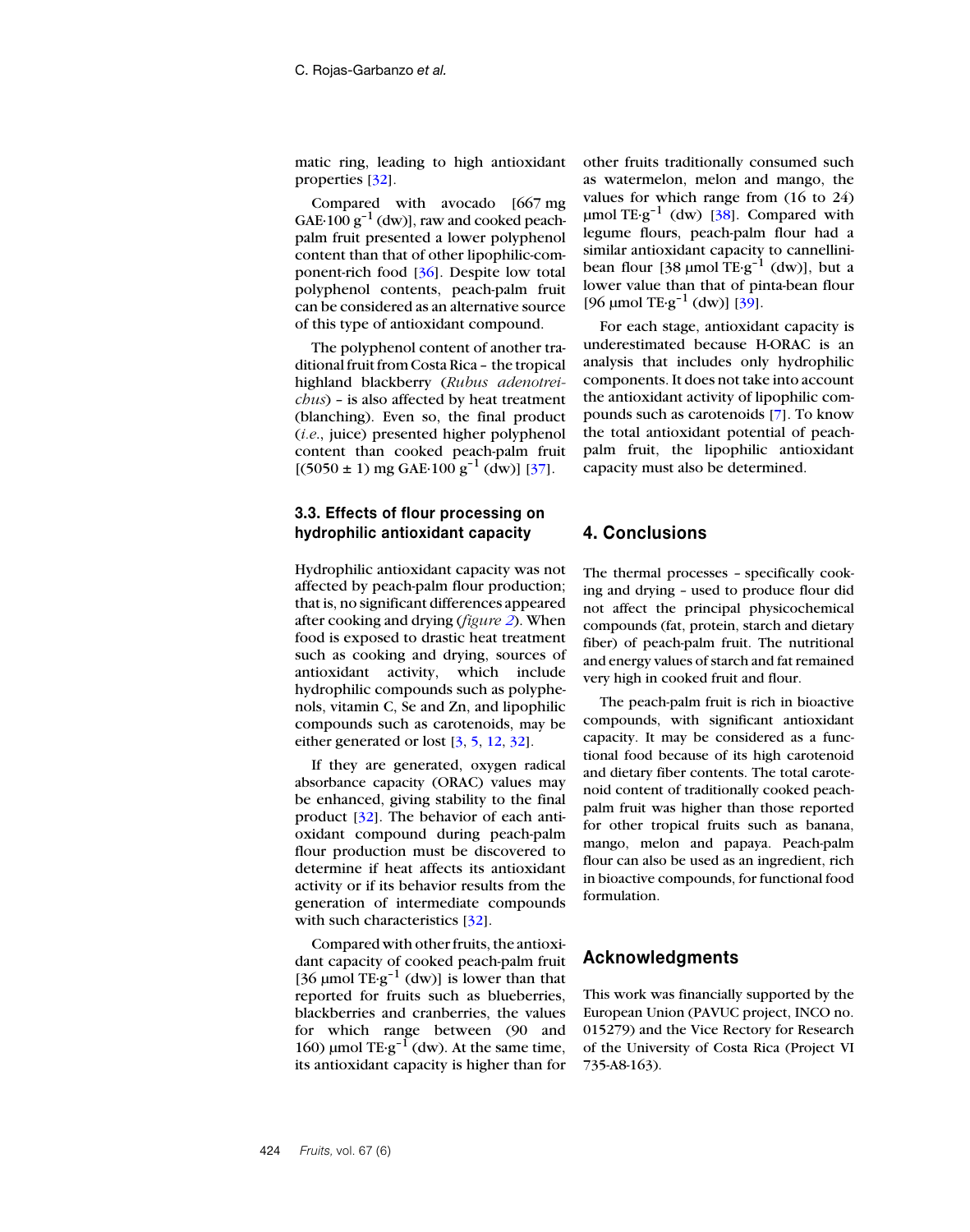# **References**

- <span id="page-10-0"></span>[1] De Rosso V.V., Mercadante A.Z., Identification and quantification of carotenoids, by HPLC-PDA-MS/MS, from Amazonian fruits, J. Agric. Food Chem. 55 (2007) 5062–5072.
- <span id="page-10-19"></span>[2] De Sá M., Rodríguez-Amaya D., Carotenoid composition of cooked green vegetables from restaurants, Food Chem. 83 (2003) 595–600.
- <span id="page-10-2"></span>[3] Leterme P., Buldgen A., Estrada F., Londoño A.M., Mineral content of tropical fruits and unconventional foods of the Andes and the rain forest of Colombia, Food Chem. 95 (2006) 644–652.
- [4] Vaillant F., Pérez A., Dávila I., Dornier M., Reynes M., Colorant and antioxidant properties of red-purple pitahaya (*Hylocereus* sp.), Fruits 60 (2005) 3–12.
- <span id="page-10-1"></span>[5] Prasad K.N., Chew L.Y., Khoo H.E., Yang B., Azlan A., Ismail A., Carotenoids and antioxidant capacities from *Canarium odontophyllum* Miq. Fruit, Food Chem. 124 (2011) 1549–1555.
- <span id="page-10-3"></span>[6] Fahrasmane L., Ganou B., Aurore G., Harnessing the health benefits of plant biodiversity originating from the American tropics in the diet, Fruits 62 (2007) 213–222.
- <span id="page-10-4"></span>[7] Georgé S., Brat P., Alter P., Amiot M., Rapid determination of polyphenols and vitamin C in plant-derived products, J. Agric. Food Chem. 53 (2005) 1370–1373.
- <span id="page-10-5"></span>[8] Suja K., Jalayekshmy A., Arumughan C., Free radical scavenging behaviour of antioxidant compounds of sesame (*Sesamun indicum* L.) in DPPH system, J. Agric. Food Chem. 52 (2004) 912–915.
- <span id="page-10-6"></span>[9] Brown M., Ferruzzi M., Nguyen M., Cooper D., Eldridge A., Schwartz S., White W., Carotenoid bioavailability is higher from salads ingested with full-fat than with fat-reduce salad dressing as measured with electrochemical detection, Am. J. Clin. Nutr. 80 (2004) 396–403.
- <span id="page-10-7"></span>[10] Rodríguez-Amaya D., Assessment of the provitamin A contents of foods – the Brazilian experience, J. Food Compos. Anal. 9 (1996) 196–230.
- <span id="page-10-8"></span>[11] Wrolstad R.E., Bioactive food compounds, in: Wrolstad R.E., Acree T., Decker E., Renner M., Reid D., Schwartz S., Shoemaker C., Smith D., Sporns P. (Eds.), Handbook of food

analysis (Vol. 2), Wiley–Interscience, New Jersey, U.S.A., 1994.

- <span id="page-10-9"></span>[12] Pérez-Mateos M., Bravo L., Goya L., Gómez-Guillén C., Montero P., Quercetin properties as a functional ingredient in omega-3-enriched fish gels fed to rats, J. Sci. Food Agr. 85 (2005) 1651–1659.
- <span id="page-10-10"></span>[13] Jatunov S., Quesada S., Díaz C., Murillo E., Carotenoid composition and antioxidant activity of the raw and boiled fruit mesocarp of six varieties of *Bactris gasipaes*, Arch. Latinoam. Nutr. 60 (2010) 99–104.
- <span id="page-10-14"></span>[14] Rojas-Garbanzo C., Pérez A.M., Bustos-Carmona J., Vaillant F., Identification and quantification of carotenoids by HPLC-DAD during the process of peach palm (*Bactris gasipaes* H.B.K.) flour, Food Res. Int. 44 (2011) 2377–2384.
- <span id="page-10-11"></span>[15] Contreras-Calderón J., Calderón-Jaimes L., Guerra-Hernández E., García-Villanova B., Antioxidant capacity, phenolic content and vitamin C in pulp, peel and seed from 24 exotic fruits from Colombia, Food Res. Int. 44 (7) (2010) 2047–2053, http://dx.doi.org/ 10.1016/j.foodres.2010.11.003.
- <span id="page-10-12"></span>[16] Clement C., Weber J.C., Van Leeuwen C., Astorga D.M., Cole L.A., Arguello H., Why extensive research and development did not promote use of peach palm fruit in Latin America, Agrofor. Syst. 61 (2004) 195–206.
- <span id="page-10-13"></span>[17] Yuyama L., Aguiar J., Yuyama K., Clement C., Macedo S., Favaro D., Afonso C., Vasconcellos M., Pimentel S., Badolato E., Vannuncchi H., Chemical composition of the fruit mesocarp of three peach palm (*Bactris gasipaes*) populations grown in Central Amazonia, Brazil, Int. J. Food Sci. Nutr. 54 (2003) 49–56.
- <span id="page-10-15"></span>[18] Blanco-Metzler A., Montero-Campos M., Fernández-Piedra M., Mora Urpí J., Pejibaye palm fruit contribution to human nutrition, Principes 36 (2) (1992) 66–69.
- <span id="page-10-16"></span>[19] Anon., Official methods of analysis, Assoc. Off. Anal. Chem. (16th ed), AOAC Int., Maryland, U.S.A., 1999.
- <span id="page-10-17"></span>[20] Jones J.B., Wolfe B., Mills H.A., Plant analysis handbook: A practical sampling, preparation, analysis and interpretation guide, Micro-Macro Publ., Athens, U.S.A., 1991.
- <span id="page-10-18"></span>[21] Schweizer S.L., Coward H.L., Vásquez A.M., Metodología para análisis de suelos, plantas y aguas, Minist. Agric. Costa Rica, Bol. Téc. 68 (1980) 32.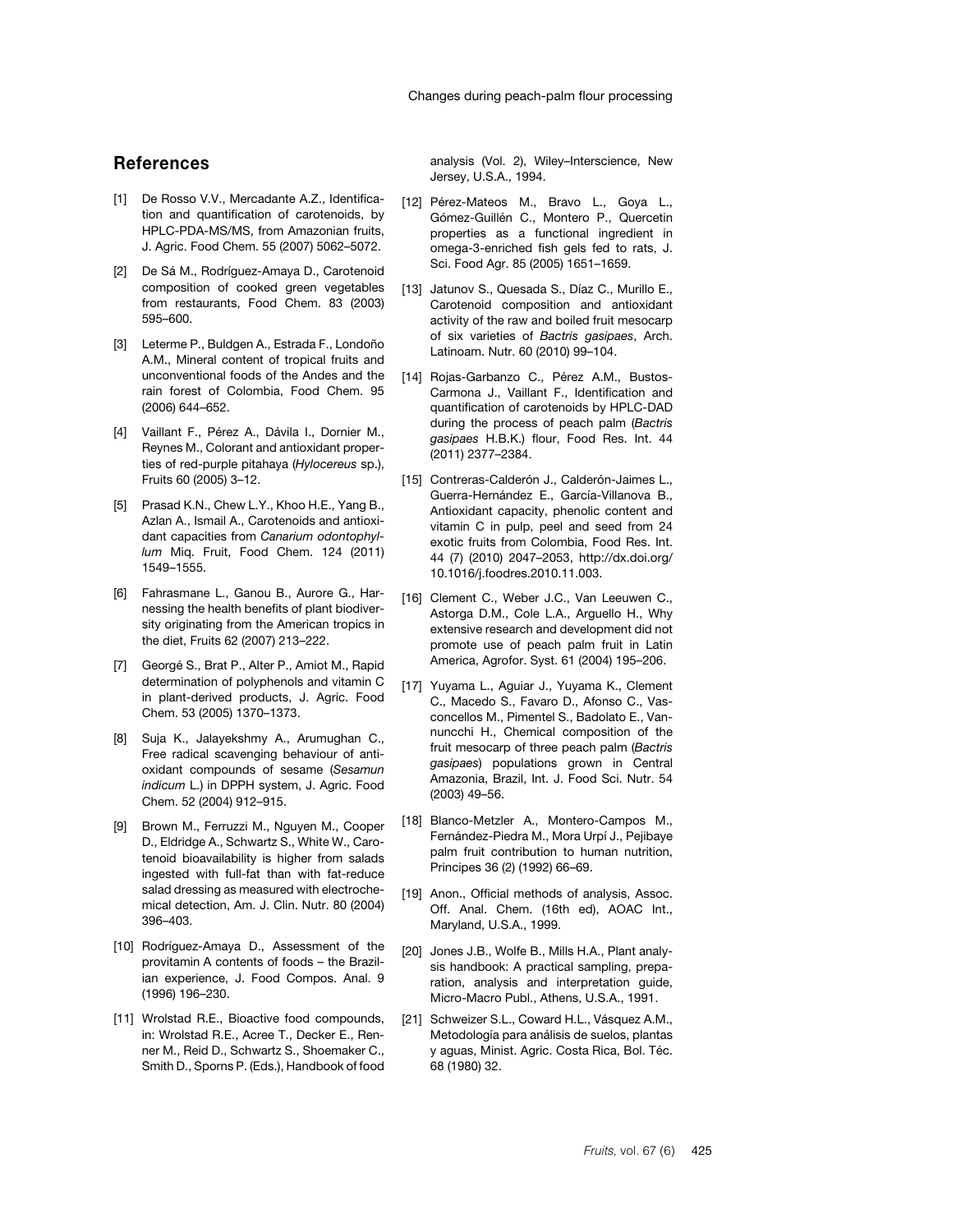- <span id="page-11-0"></span>[22] Southgate D.A.T., Determination of food carbohydrates, Elsevier Sci. Publ., Barking, U.K., 1991.
- <span id="page-11-1"></span>[23] Schiedt K., Liaaen-Jensen S., Isolation and analysis, in: Britton G., Liaaen-Jensen S., Pfander H. (Eds.), Carotenoids: Isolation and analysis (Vol. 1A), Birkhäuser Verlag, Basel, Switz., 1995.
- <span id="page-11-2"></span>[24] Huang D., Ou B., Hampsch-Woodill M., Flanagan J., Prior R., High-throughput assay of oxygen radical absorbance capacity (ORAC) using a multichannel liquid handing system coupled with a microplate fluorescence reader in 96-well format, J. Agric. Food Chem. 50 (2002) 4437–4444.
- <span id="page-11-3"></span>[25] Gonnet J., Colour effects of copigmentation of anthocyanins revisited – I.A colorimetric definition using the CIELAB scale, Food Chem. 63 (1998) 409–441.
- <span id="page-11-4"></span>[26] Fernández-Piedra M., Blanco-Metzler A., Mora-Urpí J., Contenido de ácidos grasos en cuatro poblaciones de pejibaye, *Bactris gasipaes* (Palmae), Rev. Biol. Trop. 43 (1995) 61–66.
- <span id="page-11-5"></span>[27] Pénicaud C., Achir N., Dhuique-Mayer C., Dornier M., Bohuon P., Degradation of carotene during fruit and vegetables processing or storage: reactions mechanisms and kinetics aspects: a review, Fruits 66 (2011) 417–440.
- <span id="page-11-6"></span>[28] Anon., Standard for wheat flour CODEX-STAN 152-1895 (Rev.1 – 1995), Codex Alimentarius (OMS/FAO), Washington, D.C, U.S.A., 1995.
- <span id="page-11-7"></span>[29] Clement C.R., Pejibaye *Bactris gasipaes* (Palmae), in: Smartt J., Simmonds N.W., Evolution of crop plants (2nd ed.), Longman, London, U.K., 1995.
- <span id="page-11-8"></span>[30] Boye J., Zare F., Pletch A., Pulse protein: processing, characterization, functional properties and application in food and feed, Food Res. Int. 43 (2) (2010) 414–431.
- <span id="page-11-9"></span>[31] Anon., Guidelines on nutritional labeling CAC/GL2-1895, Codex Alimentarius (OMS/ FAO), Washington, D.C, U.S.A., 2011.
- <span id="page-11-10"></span>[32] Nicoli M.C., Anese M., Parpinel M., Influence of processing on the antioxidant properties of fruit and vegetables, Trends Food Sci. Tech. 10 (1999) 94–100.
- <span id="page-11-11"></span>[33] Manach C., Scalbert A., Morand C., Rémésy C., Jiménez L., Polyphenols: food sources and bioavailability, Am. J. Clin. Nutr. 79 (2004) 727–747.
- <span id="page-11-12"></span>[34] Miglio C., Chiavaro E., Visconti A., Fogliano V., Pellegrini N., Effects of different cooking methods on nutritional and physicochemical characteristics of selected vegetables, J. Agric. Food Chem. 56 (2008) 139–147.
- <span id="page-11-13"></span>[35] Scott K.J., Rodríguez-Amaya D., Pro-vitamin A carotenoid conversion factors retinol equivalents – fact or fiction?, Food Chem. 69 (2000) 125–127.
- <span id="page-11-14"></span>[36] Almeida E., Arroxelas V., Sucupira M., Polyphenol, ascorbic acid and total carotenoids in common fruits and vegetables, Braz. J. Food Tech. 2 (2006) 89–94.
- <span id="page-11-15"></span>[37] Gancel A.L., Feneuil A., Acosta O., Pérez A.M., Vaillant F., Impact of industrial processing and storage on major polyphenols and the antioxidant capacity of tropical highland blackberry (*Rubus adenotrichus*), Food Res. Int. 44 (2010) 2243–251.
- <span id="page-11-16"></span>[38] Wu X., Beecher G., Holden J., Haytowitz D., Gebhardt S., Prior R., Lipophilic and hydrophilic antioxidant capacities of common foods in the United States, J. Agric. Food Chem. 52 (2004) 4026–4037.
- <span id="page-11-17"></span>[39] Aguilera Y., Estrella I., Benítez V., Esteban R.M., Martín-Cabrejas M.A., Bioactive phenolic compounds and functional properties of dehydrated bean flours, Food Res. Int. 44 (2011) 774–780.